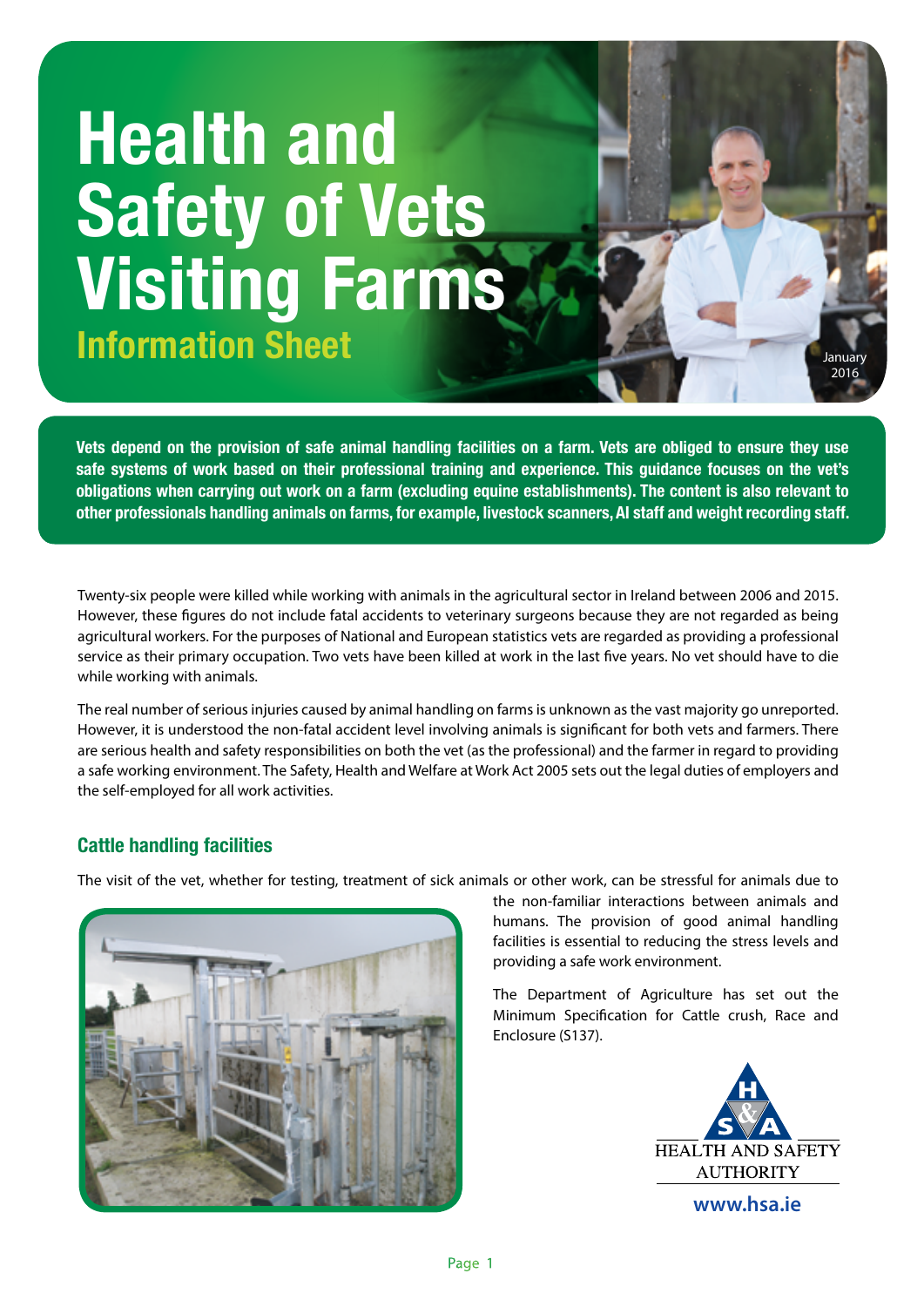#### The Race

- Animals should be able to readily enter the race, which should have a funnel end.
- Make sure there is enough room in the collecting pen for animals to feed into the funnel easily.
- A circular collecting pen means the vet or farmer can stand safely behind a forcing gate as they move animals into the race, and keep the animals moving.
- Animals need to see clearly into the crush and beyond, so that they will readily move along the race.
- The race may be curved, but should not include tight turns.
- Animals are more prepared to move towards a light area than into the dark.
- The sides of the race should be high enough to prevent animals from jumping over them, and the handling facilities should be properly secured to the ground and to each other for maximum strength.
- Sheet the sides of the race to help keep cattle moving by reducing visual disturbances such as shadows and other animals.
- Contain the lead animal in the race while it waits its turn in the crush.
- Hinged or sliding doors are suitable, but be sure they are operated from the working side of the race so the operator does not have to reach across the race to close the gate.
- Never work on an animal in the crush with an unsecured animal waiting in the race behind.

### The Crush

A crush should allow you to do most straightforward tasks safely (including oral treatments, ear tagging and work from the rear end). It should:

- have a locking front gate and yoke (ideally self-locking) to allow the animal's head to be firmly held. Additional head bars will prevent the animal tossing its head up and injuring people;
- have a secured rump rail or bar to minimise forward and backward movement of the animal. Make sure this is always used;



- be secured to the ground or, if mobile, to a vehicle;
- be positioned to allow you to work safely around it, without the risk of contact with other animals, and have good natural or artificial lighting;
- allow gates to open smoothly with the minimum of effort and noise. Regular greasing and maintenance will help; and
- have a slip-resistant floor or base.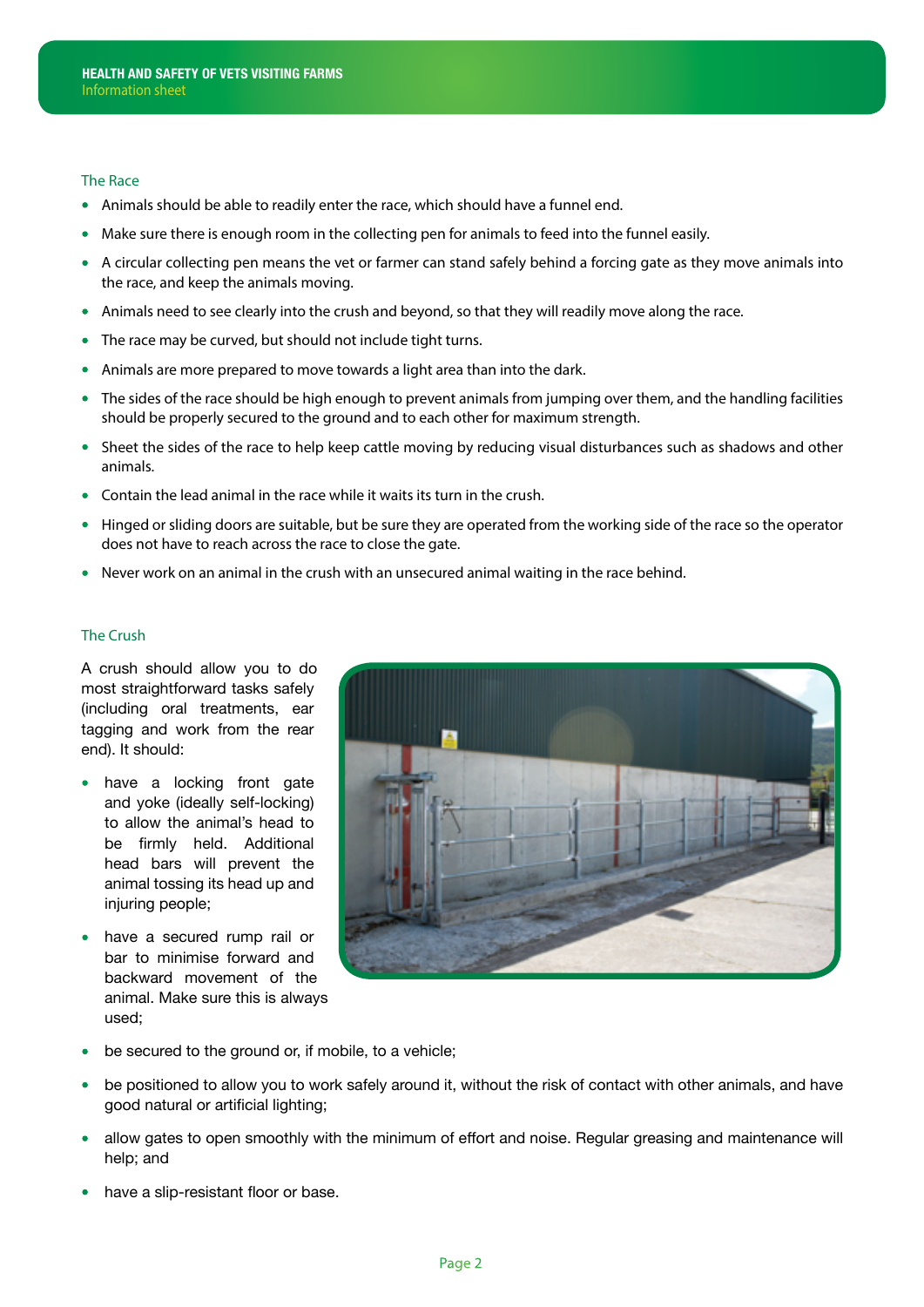Farmers have a duty of care to vets working on their farm, but how many farms meet the basic requirements listed above? While good facilities may be provided in the main farmyard, vets often find themselves having to cope with very poor and even unsafe facilities on out-farms.

## **The calving cow**

Most farms have safe handling facilities for dealing with cows that are in the late stages of labour. However, these facilities do not take into account the unpredictable nature of the expectant cow in the late stages of the birth. The recently calved cow can be overwhelming and extremely dangerous. Neither the vet nor the farmer should come between a freshly calved cow and her calf. It is in the moments and days immediately after calving that a cow is at her most dangerous.

Even normally quiet cows can become aggressive in and around the time of calving. The casual approach by many farmers of entering pens with freshly calved cows without any means of



protection or escape must cease. No chances or shortcuts should be taken with the calving cow.

Occasionally, a calving cow may require a delivery by Caesarean section. The cow needs to be restrained, either with a head collar or preferably in a sculling gate. The bars should go all the way to the floor so that if the cow goes down during calving (a regular occurrence), there will be no danger of the cow choking. The gate should also be easily openable to allow the easy release of a cow that goes down.

A nose tongs and a halter may also be required for additional restraint. Calving gates which have an openable inner gate can reduce the risks during this task. The recent farm safety scheme offered by the Department of Agriculture (specification S138) sets out the Minimum Specification for Grant-aided Calving Gates and Mobile Cattle Crushes. A strong light source is also important in these facilities to ensure that an operation can be carried out safely.

## **Health issues**

Vets are trained to be familiar with the human health risks arising from working in close contact with animals. It is vital that the necessary personal protective equipment is used and every precaution is taken

to prevent transmission of any biological agents which could have serious health effects. The farmer should provide adequate washing and drying facilities for the vet.